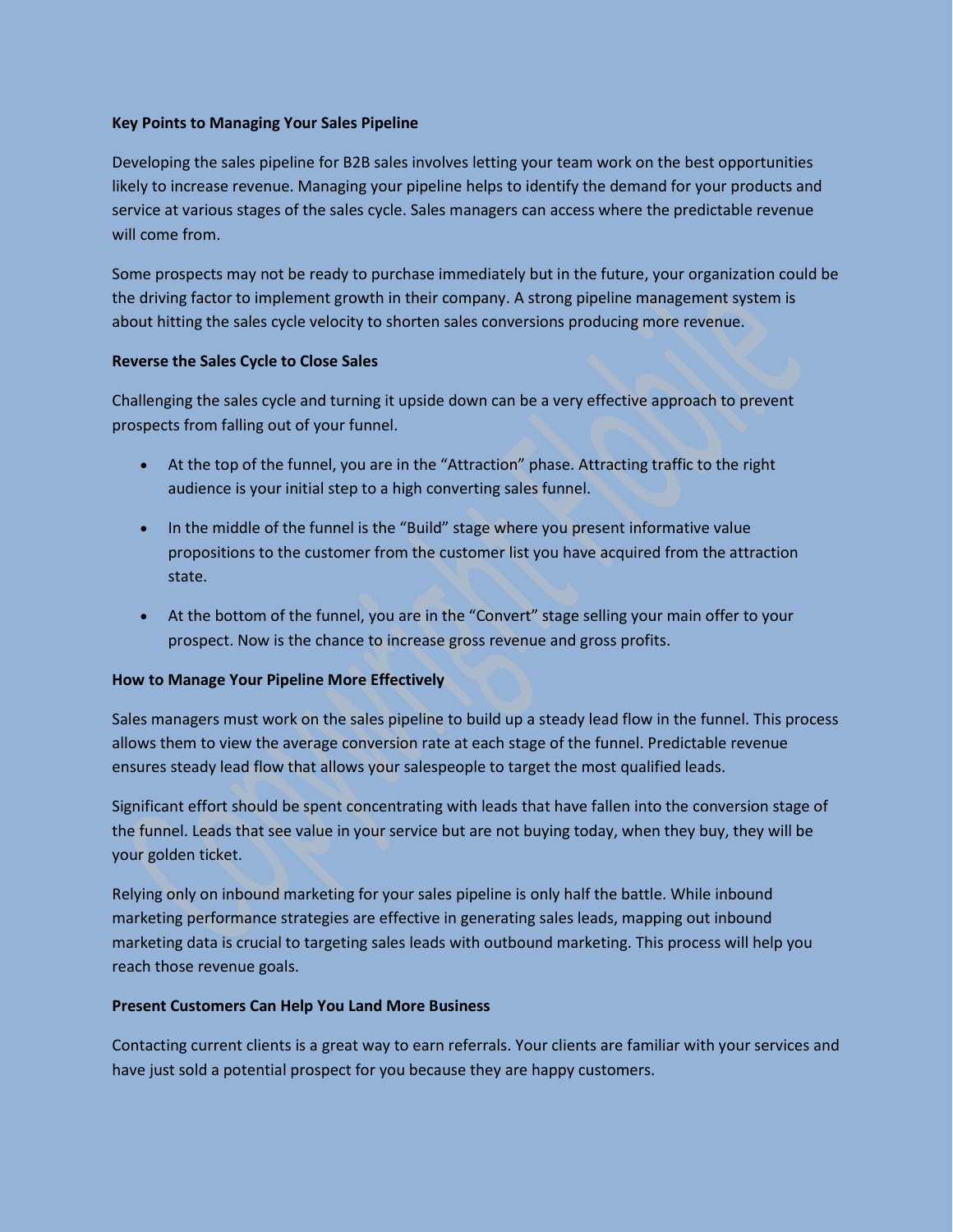Perhaps your business is targeting a specific industry. Search out the prospective companies sales pipeline, meaning who they do business with, and place them in your sales pipeline. This is lead prospecting close to the chain you already have. Remember, If you don't ask the answer is always no.

## **Marketing and Sales Departments Can Apply Their Data Together To Improve the Sales Funnel**

We are in a buyer controlled economy. Sales teams and marketing teams need to evaluate their data to create quality sales leads to test the sales pipeline. The practice develops your present and long-term prospects at specific sales funnels. Sales targets and conversion rates, therefore, have a more likely opportunity to convert.

Understanding the buyer's behavior and how they think is an important process in your sales efforts to get prospects to do business with you. Customer behaviors are different at each stage of the buying process. It is ineffective to treat all customers the same. Identifying customer habits is valuable to your business. Part of that process is to perform industry research on your target market where you can evaluate the buyer's patterns.

# **The Importance of Collecting Data for the Sales Pipeline**

The marketing department sends lead data to the sales department so your organization can better interpret customers placing a measurable ROI on optimizing the sales pipeline. Once the lead is qualified, it falls into the sales pipeline, and an outbound sales plan is developed.

Analyzing the data from inbound marketing efforts has a huge role in driving leads into the sales pipeline. The qualification criteria become more quantifiable, leading to more closed sales in the outbound sales process.

Producing inbound marketing for your sales pipeline is only half the battle. While outbound marketing campaigns must be robust, using data analytics to capture your target market is important. With this data, your sales pipeline becomes more productive, enhancing customer acquisition.

CMO's must develop revenue models to measure performance assessing which campaigns are contributing to revenue growth. The data collected allows you to scale up to specific revenue targets. With today's access to customers 24/7, digital tools allow a near-continuous relationship with your customers. The ability to capture customers for your sales pipeline with the data accumulated creates better experiences while generating new revenue streams.

## **How Marketing Departments Can Implement Strong Sales Pipelines with Data**

By utilizing technology, content, and forming a close integration between the marketing and sales teams, acquisition costs will decrease over time.

Looking to keep in stride with your competitors? Financial analysis with sales forecasting gives you a bird's-eye view into the future of your business. You will be able to pinpoint problems as well as opportunities and plan further action based on the data you've collected.